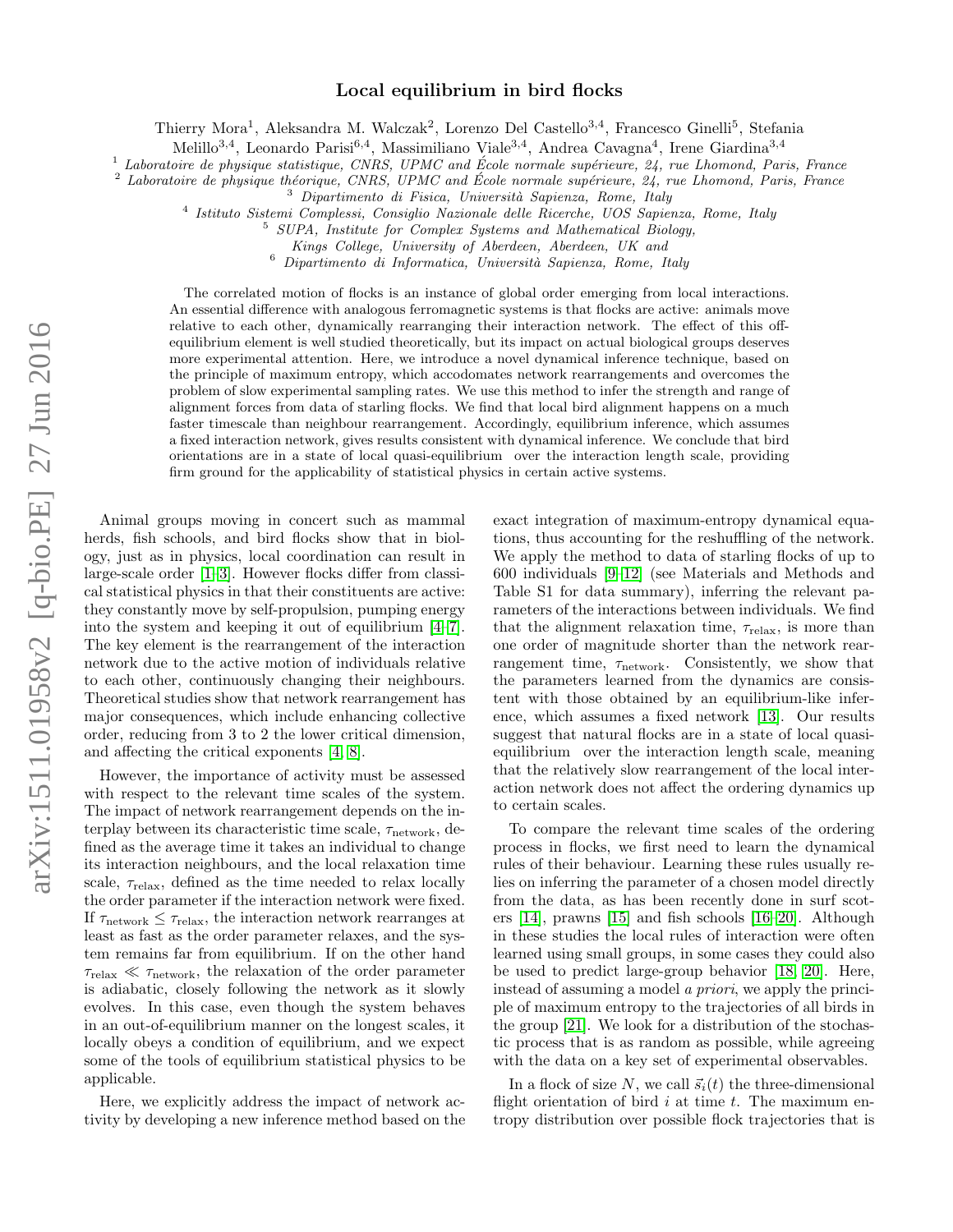

<span id="page-1-4"></span>FIG. 1. Performance of the inference methods on the predicted interaction range  $n_c$ . A. Inferred versus real  $n_c$  obtained by applying our new inference method to simulated data generated with Eq. [1](#page-1-0) at various interaction ranges. The method performs well for different values of the sampling rate dt. **B.** Dependence of the inferred  $n_c$  on the sampling time dt. On simulated data with  $n_c = 10$  (dashed line), the inference method based on exact integration (red points) performs well regardless of the sampling time  $dt$ . By contrast, the inference method based on Euler's integration method (green points) overestimates the true interaction range at large  $dt$ . C. A similar trend is observed when we apply the two inference procedures to real flocking data, as illustrated here on one flocking event. Note that in this case the true value is not known. Error bars represent standard errors over time frames.

consistent with the correlation functions  $\langle \vec{s_i}(t) \cdot \vec{s}_i(t) \rangle$ , as well as their derivatives  $\langle d\vec{s_i}(t)/dt \cdot \vec{s}_i(t)\rangle$ , can be exactly mapped, in the limit of strong polarization  $P \equiv$  $(1/N)$   $\sum_i \vec{s_i}$   $\leq 1$ , onto the following stochastic differential equation (see SI and Ref. [\[21\]](#page-6-5)):

<span id="page-1-0"></span>
$$
\frac{d\vec{s}_i}{dt} = \left(\sum_j J_{ij}\vec{s}_j + \vec{\xi}_i\right)_{\perp},\tag{1}
$$

where  $\vec{\xi}_i$  is a random white noise, and where the projection  $\vec{x}_{\perp} \equiv \vec{x} - \vec{s}_i(\vec{x} \cdot \vec{s}_i)$  onto the plane perpendicular to  $\vec{s}_i$ ensures that  $\vec{s}_i$  remains of norm 1. Equation [\(1\)](#page-1-0) can be viewed as a generalization of the Vicsek model [\[22\]](#page-6-6): each bird modifies its flight direction according to a weighted average of the directions of its neighbours. The interaction matrix  $J_{ij}$  encodes how much bird i is influenced by (*i.e.* interacts with) bird *j*. Given the experimentally measured correlation functions, entropy maximization yields equations that fix the values of the noise amplitude and the interaction matrix  $J_{ij}$ . This matrix has too many parameters to be reliably determined from the data, but we can reduce its complexity by parametrising it. It was shown in [\[23\]](#page-6-7) that the interaction decays exponentially with the topological distance  $k_{ij}$  between birds,

<span id="page-1-2"></span>
$$
J_{ij} = J \exp(-k_{ij}/n_c) , \qquad (2)
$$

where  $k_{ij}$  denotes the (time-dependent) rank of bird  $j$  among the neighbours of bird  $i$  ranked by distance. This interaction matrix has just two parameters:  $n_c$  is the topological interaction range, while  $J$  is the overall strength of the interaction. The noise is uncorrelated among birds and of uniform magnitude  $T$ , by analogy with physical temperature:  $\langle \vec{\xi_i}(t) \cdot \vec{\xi_j}(t') \rangle = 2 d T \delta_{ij} \delta(t$  $t'$ ), where d is the space dimension  $(d = 3$  in the following).

In principle, to learn the parameters of Eq. [1](#page-1-0) one needs actual continuous-time derivatives. In practice, we only have configurations separated by the finite experimental sampling time dt. A common solution is to use Euler's approximation:

<span id="page-1-1"></span>
$$
\vec{s}_i(t+dt) \approx \vec{s}_i(t) + dt \sum_j J_{ij} \vec{s_j}{}_{\perp} + \sqrt{2Tdt} \,\vec{\eta_i}{}_{\perp}, \quad (3)
$$

where  $\vec{\eta}_i$  is a normally distributed vector of variance 1 in each direction. The conditional likelihood of the data given the model,  $P[{~\vec{s_i}(t+dt)}]$   $[{~\vec{s_i}(t)}]$ , can be written in Gaussian form after expanding Eq. [\(3\)](#page-1-1) in the spin-wave approximation (see Materials and Methods). Maximising this likelihood yields values for the alignment parameters  $n_c$ , J and T (see Ref. [\[21\]](#page-6-5) and SI).

Euler's approximation is used by virtually all methods that try to fit a dynamical equation to a discrete time series [\[16](#page-6-2)[–18\]](#page-6-4). However, it is inappropriate when the experimental sampling time,  $dt$ , is larger than the intrinsic relaxation timescale,  $\tau_{\text{relax}}$ . In this case information spreads between subsequent frames beyond the directly interacting neighbours and Euler's approximation overestimates the range of the interaction, as we shall see below. To overcome this issue, we rewrite Eq. [1](#page-1-0) by formally subtracting  $\sum_l J_{il} \vec{s_i} \_1 = 0$  from it:

<span id="page-1-3"></span>
$$
\frac{d\vec{\mathbf{s}}}{dt} = -J\mathbf{\Lambda}\vec{\mathbf{s}}_{\perp} + \vec{\boldsymbol{\xi}}_{\perp}.
$$
 (4)

Bold symbols denote vectors and matrices over bird indices; the matrix  $\Lambda_{ij} \equiv \delta_{ij} \sum_l n_{il} - n_{ij}$ , where  $n_{ij} =$  $e^{-k_{ij}/n_c}$  is the connectivity matrix [\(2\)](#page-1-2).  $\Lambda$  is analogous to a Laplacian defined on a lattice, and obeys the sum rule:  $\sum_j \Lambda_{ij} = 0$ . In the spin-wave approximation, where all orientations  $\vec{s}_i$  point in almost the same direction, this relation ensures that  $\Lambda \vec{s}$  has almost no contribution along the common direction of flight, implying  $(\Lambda \vec{s})_{\perp} \approx \Lambda \vec{s}$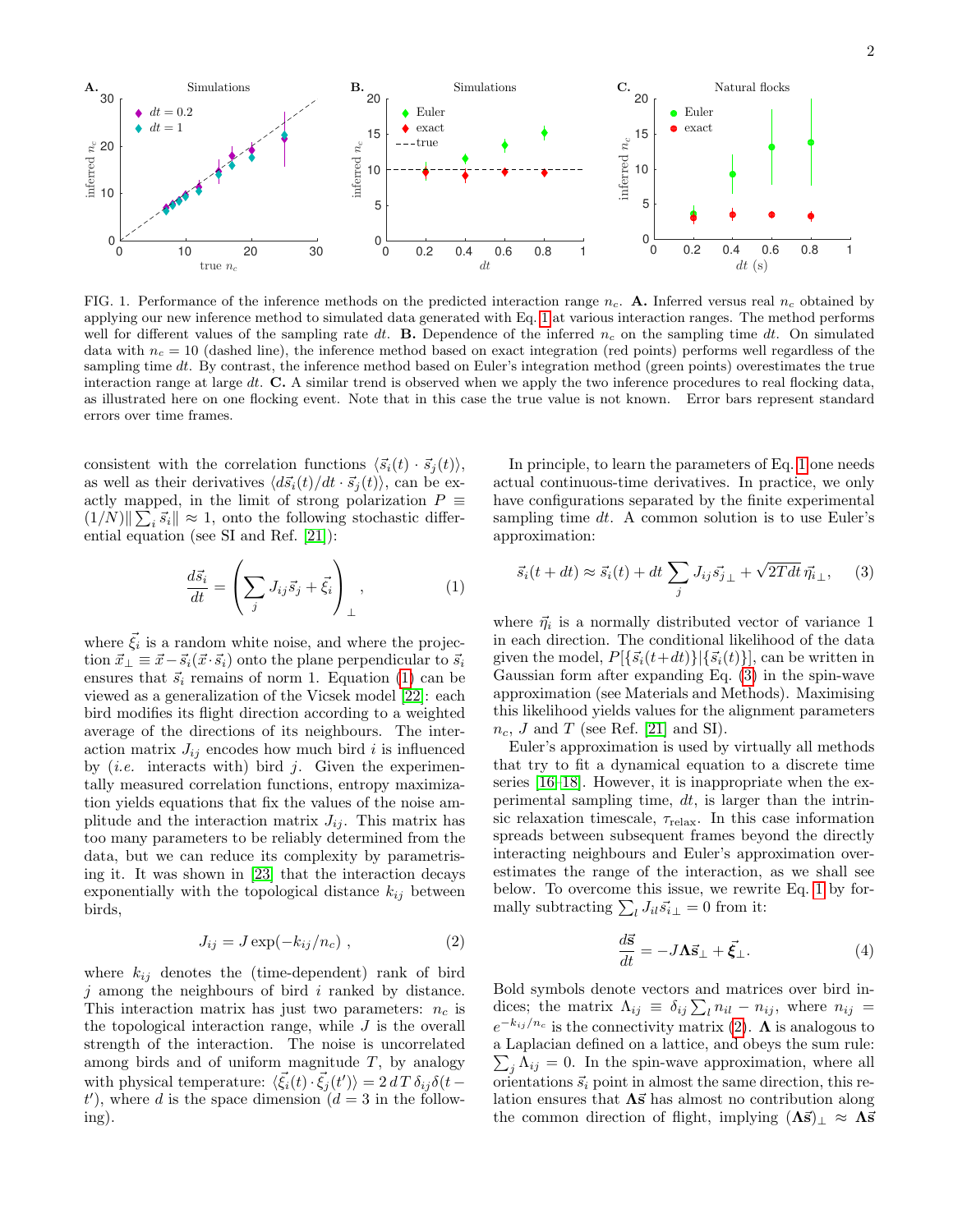(see Materials and Methods and SI). Equation [4](#page-1-3) is now linear and it can be integrated exactly:

<span id="page-2-0"></span>
$$
\vec{\mathbf{s}}(t+dt) = e^{-J\mathbf{\Lambda}dt}\vec{\mathbf{s}}(t) + \int_0^{dt} du \, e^{-J\mathbf{\Lambda}(dt-u)}\vec{\xi}_{\perp}(t+u) \ . \ (5)
$$

This result assumes a constant  $J_{ij}$  in the interval dt, which is a good approximation if  $dt \ll \tau_{\text{network}}$ . Fortunately, this same condition is necessary for the very possibility to collect data: tracking requires to follow each individual across time, which is only possible if individuals do not significantly change their neighbourhood between consecutive frames. The integrated noise in the righthand side of [\(5\)](#page-2-0) is Gaussian, of mean zero and covariance  $4T \int_0^{dt} du \, e^{-J\mathbf{\Lambda}^{\dagger} u}$ . Using the exact solution [\(5\)](#page-2-0) we can write an explicit expression for the (Gaussian) conditional likelihood  $P[{S_i(t+dt)}\mid {\overline{S_i(t)}}],$  which can then be maximised over the parameters of the model (see Materials and Methods).

We first tested our dynamical inference method on synthetic data simulated using the model of Eq. [1,](#page-1-0) with  $\tau_{\text{relax}} \approx 0.7$ , for various values of the interaction range  $n_c$ (see Materials and Methods). We infer the parameters of the model using either Euler's rule or the result of exact integration, for different values of the sampling time ranging from  $dt = 0.2$  to  $dt = 0.8$ . The method based on exact integration predicts the interaction range  $n_c$ well, regardless of  $dt$  (Fig. [1A](#page-1-4) and B), while the method based on Euler's approximation largely overestimates  $n_c$ at large dt (Fig. [1B](#page-1-4)). We can now apply our dynamical inference to real flocks and learn the model parameters. First, we used data of natural flocks to check the effect of changing the sampling time  $dt$ , from the real sampling time of our setup,  $dt = 0.2$  s (see Materials and Methods), to 0.8 s. Although we cannot compare the inferred value of  $n_c$  to the ground truth as in simulations, we observe a similar trend as a function of  $dt$  (Fig. [1C](#page-1-4)), with the exact integration and Euler's approximation methods agreeing only at small  $dt$ . This suggests that the sampling time of 0.2 s is of the same order as the orientation relaxation time  $\tau_{relax}$ , as we will confirm below. It also indicates that the inference method based on exact integration is extracting the parameters of alignment reliably.

Using the model parameters learned from the data, we evaluate the two time scales of interest for activity, namely relaxation of the orientations and network rearrangement. We estimated the network rearrangement time  $\tau_{\rm network}$  experimentally for each flocking event as the characteristic decay time of its autocorrelation function  $C_{\text{network}}(t) = \sum_{ij} n_{ij}(t_0) n_{ij}(t_0 + t)$ , by fitting  $C_{\text{network}}(t) \approx C_0 \exp(-t/\tau_{\text{network}})$  (Fig. [S1\)](#page-1-4).

Working out the time scale of relaxation is more subtle. The relevant quantity is the product of the interaction strength J, which has units of inverse time, by the dimensionless connectivity matrix,  $\Lambda$ , as can be seen from Eq. [\(4\)](#page-1-3). Since there are  $n_c$  neighbours acting on each individual, the total alignment force is of order  $J_{n_c}$ , suggesting that the characteristic time scale of relaxation

of the orientations is  $\tau_{relax} \sim (Jn_c)^{-1}$ . This result, however, seems at odds with the well-known fact that systems with spontaneously broken continuous symmetry such as flocks - have correlation length and relaxation time that diverge with the system size  $L$  (Goldstone theorem [\[24\]](#page-6-8)). On the other hand, we do not expect the large-scale modes responsible for this divergence to affect the local relaxation dynamics and its interplay with network reshuffling. To clarify this issue we calculate the dynamical autocorrelation function of the fluctuations of the order parameter,  $C_{relax}(t) = \langle \delta \vec{s_i}(t_0) \cdot \delta \vec{s_i}(t_0 + t) \rangle$ , where  $\delta \vec{s}_i = \vec{s}_i - \langle \vec{s}_i \rangle$ . We consider a fixed lattice, because we need to gauge relaxation in absence of network rearrangements, resulting in the autocorrelation function (see SI):

<span id="page-2-1"></span>
$$
C_{\text{relax}}(t) = \int_{1/L}^{1/a} d^d k \ \frac{e^{-J a^2 n_c k^2 t}}{J a^2 n_c k^2} \ , \tag{6}
$$

where  $\alpha$  is the lattice spacing. The infrared divergence at small  $k$ , which correspond to large-scale modes, makes the integral divergent in the  $L \rightarrow \infty$  limit for  $d = 2$ (Mermin-Wagner theorem [\[25\]](#page-6-9)). In  $d = 3$  the integral is finite, but the correlation function is a power law, so that the relaxation time diverges with L (Goldstone theorem). The small  $k$  modes in  $(6)$  correspond to long wavelengths fluctuations spanning the entire flock, causing the local order parameter to relax slowly. However, these long wavelength fluctuations do not contribute to the disordering of the local interaction network: if the wavelength of a fluctuation is much larger than the *in*teraction range, all directions of motion in the interaction neighbourhood fluctuate in unison, causing no change in the mutual positions of the birds. We conclude that the autocorrelation function that impacts on local network rearrangements only includes contributions from wavelengths up to the local interaction range (let us call it  $r_c$ ). This amounts to restricting the integral in [\(6\)](#page-2-1) to the modes  $r_c^{-1} \leq k \leq a^{-1}$ , thus eliminating the infrared divergent modes  $k \sim 1/L$ . The resulting correlation function is exponentially decaying (see SI for the calculation of the integral), with finite relaxation time equal to  $\tau_{\text{relax}} = (Jn_c)^{-1}$ , consistent with our initial guess. We note that, by considering wavelengths up to the interaction range, we are still dealing with a coarse-grained field theory, as in most biological systems the scale of interaction extends over tens of neighbours.

We can now proceed with the comparison of  $\tau_{\text{network}}$ and  $\tau_{relax}$ . Results are summarised in Fig. [2.](#page-3-0) The two time scales clearly separate, with local relaxation almost two orders of magnitude faster than network reshuffling. This separation of time scales suggests that flocks are in a state of local equilibrium. The network of interactions changes slowly enough for the dynamics of flight orientations to catch up before neighbours reshuffle. In other words, the orientation dynamics tracks network changes adiabatically. Note that this statement holds only locally, at the scale of the interaction range, as both  $\tau_{\text{network}}$  and  $\tau_{\text{relax}}$  are defined on that scale.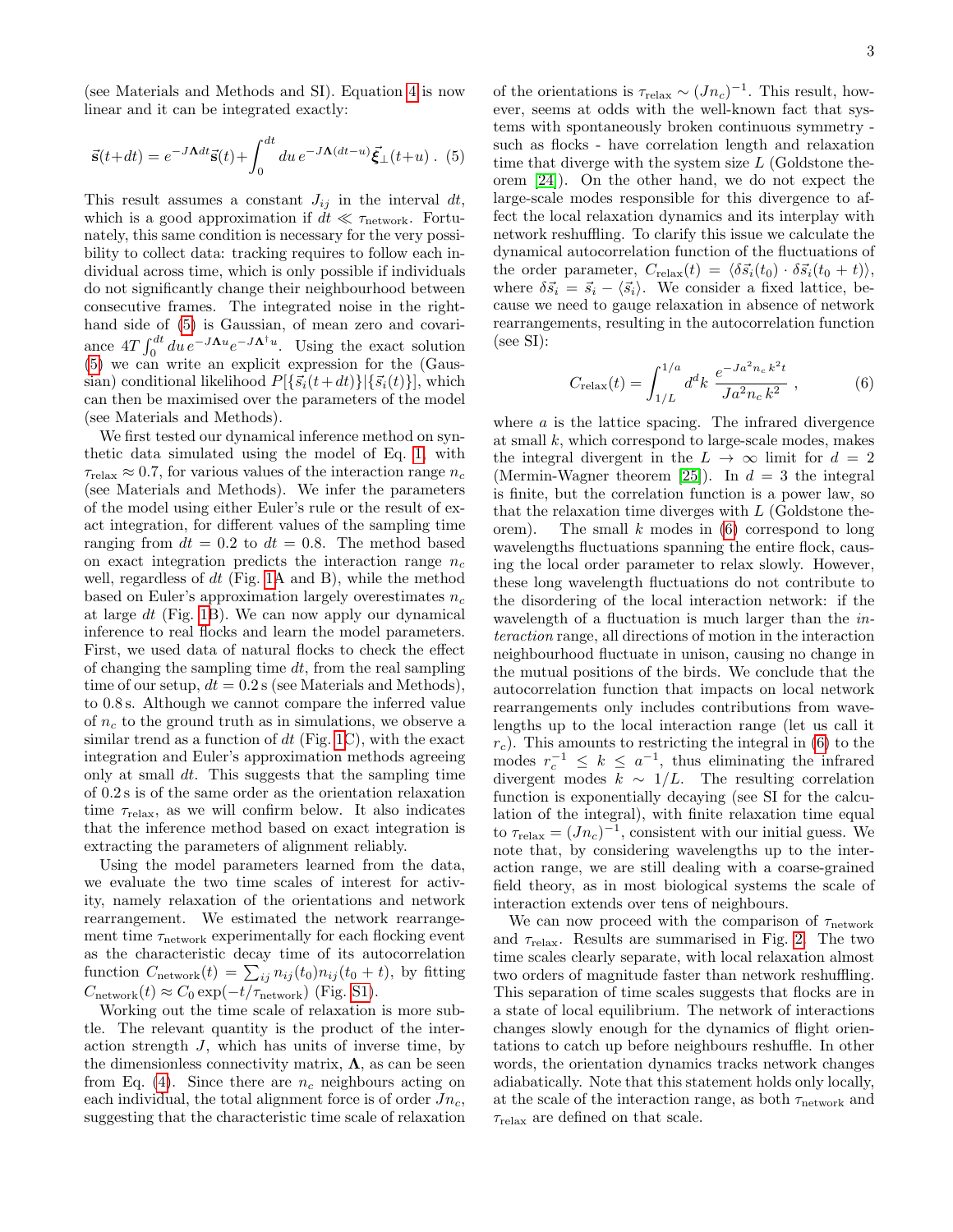

<span id="page-3-0"></span>FIG. 2. Comparison between the two relevant time scales of active matter, as inferred in 14 natural flocks using our inference method based on exact integration. Histograms of the neighbour exchange time  $\tau_{\rm network}$  versus the local alignment time  $\tau_{relax} = 1/Jn_c$ , show that the relaxation of orientations is much faster than the turnover of neighbours. Note that the experimental sampling time  $dt = 0.2$  s (dashed line) is of the same order as the alignment time, justifying the use of exact integration. Inset: the scatter plot of  $\tau_{\text{relax}}$  versus  $\tau_{\text{network}}$ shows no correlation between the two quantities.

Since flocks behave as if they were in local equilibrium, an equilibrium inference procedure, which takes as input the local spatial correlation computed from a snapshot of the birds' flight orientation [\[13\]](#page-5-7), should be consistent with the results of the dynamical inference. To check this prediction, we recall the equilibrium-like inference method of [\[13\]](#page-5-7). For symmetric  $J_{ij}$ , Eq. [1](#page-1-0) is the Langevin equation derived from the Hamiltonian of the Heisenberg model

$$
\mathcal{H} = -\frac{1}{2} \sum_{i,j} J_{ij} \vec{s}_i \cdot \vec{s}_j. \tag{7}
$$

When  $J_{ij}$  varies slowly in time, the fluctuations of  $\vec{s}_i$  are in quasi-equilibrium and distributed according to Boltzmann's law:

<span id="page-3-1"></span>
$$
P(\vec{s}_1, \dots, \vec{s}_N) \sim \exp\left(-\mathcal{H}/T\right). \tag{8}
$$

We recognise the maximum entropy distribution consistent with the local correlation index  $\sum_{ij} n_{ij} \langle \vec{s_i} \vec{s_j} \rangle$  fitted in Ref. [\[13\]](#page-5-7). In practice, the equilibrium inference consists in maximising the likelihood of Eq. [8](#page-3-1) over its parameters  $n_c$  and  $J/T$  (see Materials and Methods and SI). If the variations of  $n_{ij}$  are slow compared to the dynamics of  $\vec{s}_i$ ,  $\tau_{\text{network}} \gg \tau_{\text{relax}}$ , this inference procedure should give an accurate estimate of the alignment parameters. If however the two time scales are comparable, we expect the equilibrium inference to overestimate the true  $n_c$ , as the frequent exchange of neighbours results in an effective number of interaction partners that is larger than

the instantaneous one. We verified both these expectations on simulated data, by showing that the equilibrium inference is accurate for  $\tau_{\text{network}} \sim 100 \tau_{\text{relax}}$ , but overestimates  $n_c$  for  $\tau_{\text{network}} \sim \tau_{\text{relax}}$  (see Fig. [S2\)](#page-3-0). When applied to empirical data, the dynamical and equilibrium inferences give consistent results, and predict the same interaction range,  $n_c$ , and coupling-to-noise ratio,  $J/T$ (Fig. [3\)](#page-4-0) Note that, while the dynamical inference provides the strength of the interaction, J, and the strength of the noise, T, separately, the equilibrium inference only gives the ratio  $J/T$ , which is the quantity to compare. To better appreciate this result, recall that the two inference procedures are based on independent pieces of information: the equilibrium inference uses instantaneous orientations, while the dynamical inference exploits how these orientations change in time. Their agreement confirms that the alignment dynamics of flocks are in an effective state of equilibrium over the range  $n_c$ .

Theoretical studies of active matter indicate that outof-equilibrium effects induced by the rearrangement of the interaction network play a major role in the ordering of the system [\[4,](#page-5-2) [5\]](#page-5-8). In this light, any attempt to understand the properties of active biological systems based on equilibrium approaches may seem inappropriate. Does it mean that we should we always relinquish the methods of equilibrium statistical mechanics when dealing with active systems? Our results address this question by showing that bird flocks are in a state of local equilibrium, due to the rapid relaxation of orientations compared to the slow rearrangement of the network, over the local scale of interaction. As a consequence, an equilibrium inference method, which assumes a fixed interaction network, gives equivalent results to a full dynamical treatment.

Equilibrium inference seems to be justified in this system, not only as a formal mathematical equivalence allowing for useful insights and predictions, but as a tool to extract bona fide biological parameters. The equilibrium approach is mathematically simpler and computationally less expensive than the dynamical one in the limit of strong polarisation, making it easier to analyse larger groups. Although a dynamical approach such as the one presented here is still necessary for extracting the precise relaxation timescale of the ordering mechanism, there may be more straightforward ways to evaluate its order of magnitude and get a quick assessment of the local equilibrium hypothesis.

Our results do not mean that natural flocks are in global equilibrium and that network rearrangements play no role. The interaction network, far from being fixed as if individuals were linked by springs [\[26\]](#page-6-10), completely reshuffles on long time scales [\[27\]](#page-6-11). The directions of motion relax on a faster time scale than the network over the local scale of interaction, but the network does move on longer time scales, and over larger length scales, with important consequences. To appreciate this point we must stress again the difference between local, shortwavelength modes, which set the balance between relaxation and network rearrangement, and long-wavelength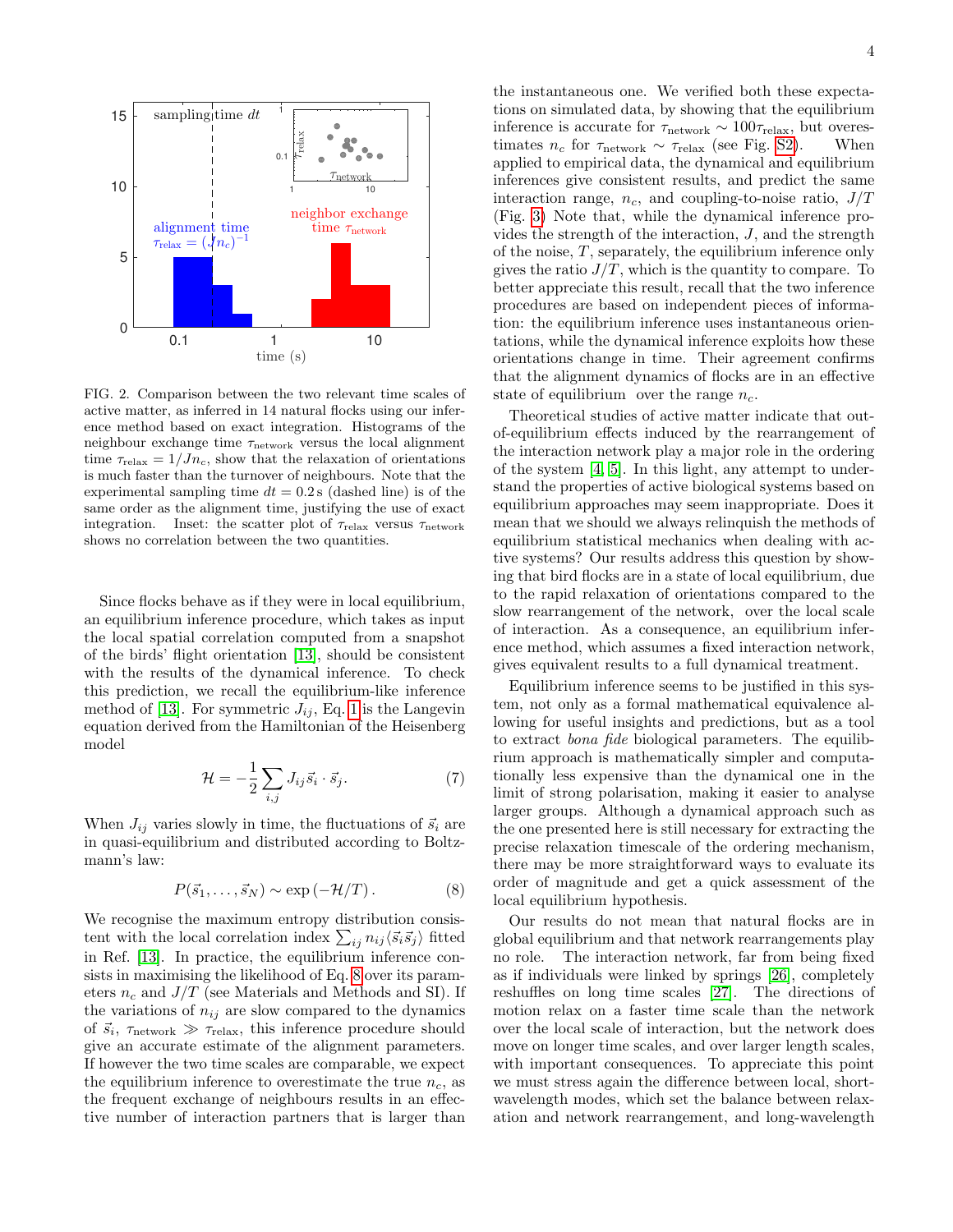

<span id="page-4-0"></span>FIG. 3. Inference on natural flocks. For each of the 14 flocking events, the parameters of the model were inferred using either the dynamical inference method presented here, with  $dt = 0.2$  s, or an equilibrium inference method as in [\[13\]](#page-5-7). A. Both methods agree well on the predicted value of the alignment range  $n_c$ . **B.** While the dynamical method infers the alignment strength J and the noise amplitude T separately, the equilibrium method only infers their ratio  $J/T$ , the value of which is consistent between the two methods. Error bars represent standard errors over time frames.

modes, which govern the long time and long distance correlations. Capturing these large-scale properties requires to describe the active fluid using a hydrodynamic approach [\[4\]](#page-5-2). Equilibrium inference works despite the existence of these large-scale modes because it only uses information at the local scale of interaction, where relaxation is fast.

The local equilibrium we have uncovered in natural flocks is not merely the consequence of the high degree of polarisation of this system. A high polarisation certainly implies slow network rearrangements, but it does not constrain the relaxation time, which could be even slower, as illustrated in our simulations (Fig. [S2\)](#page-3-0). Conversely, there may be unpolarised systems where local relaxation is faster than network rearrangement – a limit easily obtained theoretically by considering weakly interacting, slowly moving individuals. Midge swarms may be such an example: they are not polarized, poised below the ordering transition [\[28\]](#page-6-12), yet have been successfully analysed using standard equilibrium tools of critical phenomena [\[29\]](#page-6-13). In general, one must carefully quantify these two time scales to determine to what degree the tools of equilibrium statistical mechanics may be applied to a given active system.

# MATERIALS AND METHODS

#### Flocking data.

The three-dimensional trajectories of all birds were reconstructed using imaging techniques. Stereoscopic experiments on natural flocks of European starlings were performed in the field in Rome using three high speed machine vision cameras shooting at 170 fps . The stereoscopic video acquisitions were then processed using a novel purpose-built three-dimensional tracking algorithm based on a recursive global optimization method [\[12\]](#page-5-6). This algorithm is extremely powerful, allowing for the reconstruction of full 3D trajectories of all individuals in groups of several hundreds individuals. We collected 3D data from 12 flocking events with sizes ranging from 50 to 600 individuals, and lasting from 2s to 6s (for details on the experiments and the dataset see Table S1 and [\[10,](#page-5-9) [30\]](#page-6-14)). To avoid interference from birds flapping, which occurs at frequency  $\approx 10$  Hz, we subsampled all the 3D sequences so that two snapshots are separated by  $dt' = 0.1$  s. The instantaneous flight orientations were estimated by  $\vec{s}_i(t)$  =  $[\vec{r}_i(t + dt') - \vec{r}_i(t)] / ||r_i(t + dt') - \vec{r}_i(t)||$ . To avoid overlap between two subsequent evaluations of  $\vec{s}_i(t)$ , we used  $dt = 2dt' = 0.2$  s. The lower sampling rates of Fig. [1C](#page-1-4), were obtained by taking  $dt' = 0.2, 0.3,$  and 0.4 s.

# Simulated data.

Data were simulated in three dimensions with the continuous Vicsek model of Eq. [1](#page-1-0) with the interaction matrix of Eq. [2.](#page-1-2) The positions  $\vec{r}_i$  of individuals are updated according to  $d\vec{r}_i/dt = v_0 \vec{s}_i$ , with  $v_0 = 1$ . The simulations were set in a  $8 \times 8 \times 8$  box with periodic boundary conditions, and  $N = 512$  birds, so that density is exactly 1. ditions, and  $N = 512$  birds, so that density is exactly 1.<br>We set  $\sqrt{2T} = 0.15$  to obtain a polarization  $P \approx 0.99$ similar to natural flocks. Eq. [1](#page-1-0) was integrated using Euler's method with a simulation step  $dt_{\text{sim}} = 0.01$  that is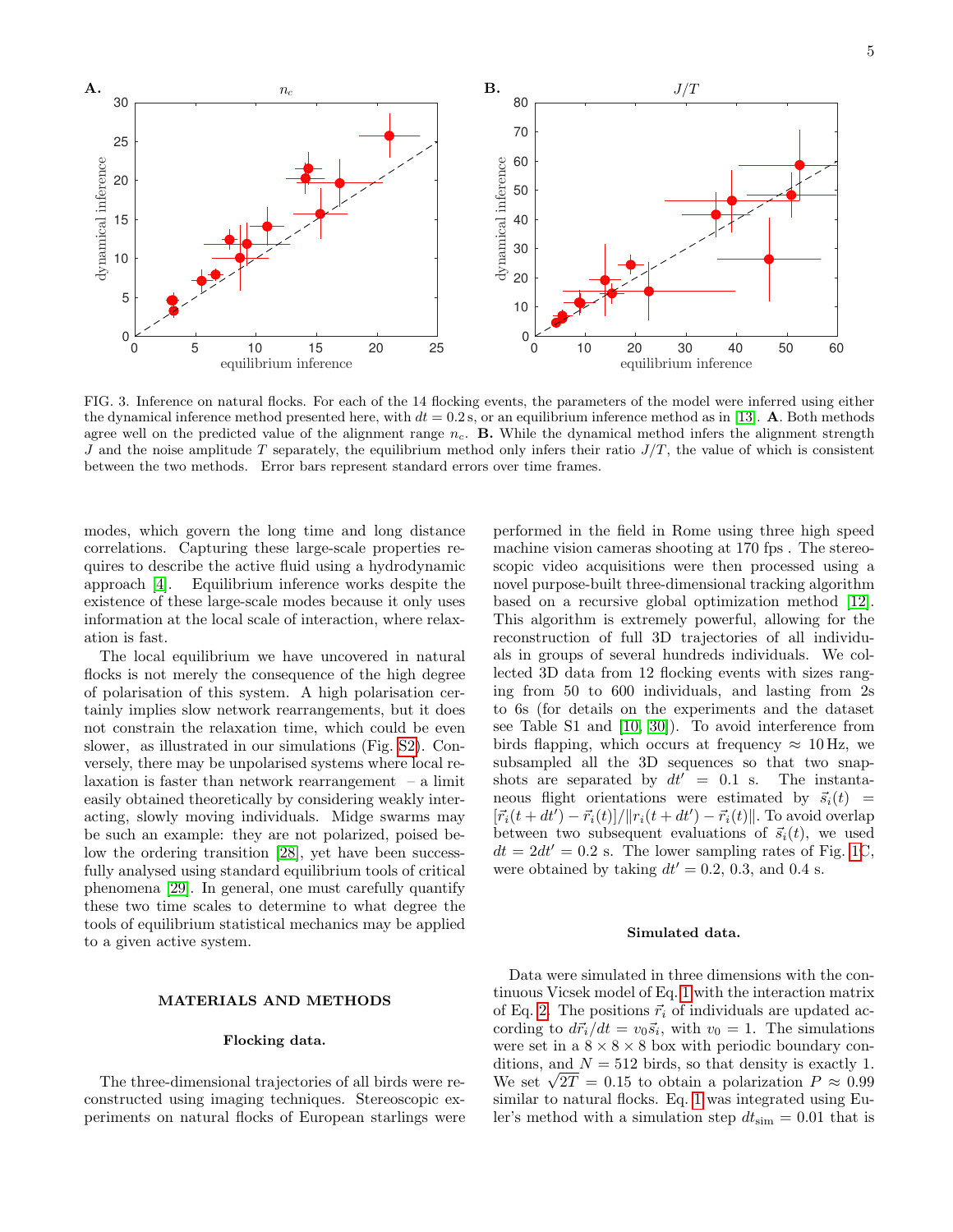much smaller than any other time scale in the system. The interaction range  $n_c$  varied from 7 to 25, and the interaction strength was picked so that  $Jn_c = 1.5$ , hence  $\tau_{\text{relax}} = (Jn_c)^{-1} \sim 0.7$ . The flocks were first brought to a steady state before taking snapshots for analysis.

# Spin-wave approximation.

The polarization  $P$  quantifies the level of order in the system. When  $P \approx 1$ , we can expand each  $\vec{s}_i$  around the common direction of flight  $\vec{n} \equiv (1/NP) \sum_i \vec{s_i}$ . This expansion gives  $\vec{s}_i = \vec{\pi}_i + \sqrt{1 - \vec{\pi}_i^2} \vec{n} \approx \vec{\pi}_i + (1 - \vec{\pi}_i^2/2)\vec{n}$ , with  $\vec{n} \cdot \vec{\pi}_i = 0$ . At leading order in  $\vec{\pi}_i \ll 1$ , Eq. [4](#page-1-3) becomes

$$
\frac{d\vec{\pi}_i}{dt} = -J\sum_j \Lambda_{ij}\vec{\pi}_j + \vec{\xi}_{i\perp},\tag{9}
$$

with  $\langle \vec{\xi_i}^{\,\,\perp}(t) \vec{\xi_j}^{\,\,\perp}(t') \rangle = 4T \delta_{ij} \delta(t-t')$ . Similarly, the equilibrium distribution (Eq. [8\)](#page-3-1) can be expanded into

<span id="page-5-10"></span>
$$
P(\vec{\pi}) = \frac{1}{Z} e^{-(J/T) \sum_{ij} \Lambda_{ij} \vec{\pi}_i \cdot \vec{\pi}_j}.
$$
 (10)

Since this distribution is Gaussian, Z can be calculated analytically and reads:  $Z = (2\pi T/J)^{(N-1)} \prod_{\lambda_k > 0} \lambda_k^{-1}$ , where  $\lambda_k$  are the eigenvalues of the matrix  $\Lambda_{ij}$ .

## Maximum likelihood Inference.

The equilibrium inference is performed by maximising the likelihood of the data given by Eq. [10](#page-5-10) over the parameters  $n_c$  and  $(J/T)$  (see SI for detailed formulas).

The dynamical inference based on Euler's rule is implemented by maximising the likelihood  $P(\{\vec{\pi}_i(t)$  $dt$ }}{ $\{\vec{\pi}_i(t)\}$ } calculated from Euler's formula (Eq. [3\)](#page-1-1). This likelihood reads

<span id="page-5-11"></span>
$$
\left(4\pi Tdt\right)^{-N} e^{-\frac{1}{4Tdt}\sum_{i} \left[\vec{\pi}_{i}\left(t+dt\right)-\vec{\pi}_{i}+Jdt\sum_{j}\Lambda_{ij}\vec{\pi}_{j}\right]^{2}}.\tag{11}
$$

The dynamical inference based on exact integration uses Eq. [5,](#page-2-0) rewritten as  $\vec{\pi}(t + dt) = e^{-J\Lambda dt}\vec{\pi}(t) + \vec{\epsilon},$ where  $\vec{\epsilon}$  is a zero-mean Gaussian vector of covariance  $\langle \vec{\epsilon} \vec{\epsilon}^{\dagger} \rangle = 4T \int_0^{dt} du \, e^{-J\mathbf{\Lambda}^{\dagger} u} = \mathbf{X}^{-1}$ . The conditional likelihood  $\check{P}(\{\vec{\pi}_i(t + dt)\}|\{\vec{\pi}_i(t)\})$  now reads

<span id="page-5-12"></span>
$$
\frac{\det(\mathbf{X})}{(2\pi)^N} e^{-\frac{1}{2}[\vec{\boldsymbol{\pi}}(t+dt)-e^{-J\mathbf{\Lambda}dt}\vec{\boldsymbol{\pi}}(t)]^{\dagger} \mathbf{X}[\vec{\boldsymbol{\pi}}(t+dt)-e^{-J\mathbf{\Lambda}dt}\vec{\boldsymbol{\pi}}(t)]}.
$$
\n(12)

Depending on whether one uses Euler's or exact integra-tion rules, Eq. [11](#page-5-11) or [12](#page-5-12) is maximised over J, T and  $n_c$ (see SI for detailed formulas).

In all three inference procedures, the parameters are learned for each time t. Then the median and the associated standard error are calculated for each flocking event.

# Data Availability.

The data that support the plots within this paper and other findings of this study are available from the corresponding author upon request.

#### Acknowledgements.

Work in Paris was supported European Research Council Starting Grant 306312. Work in Rome was supported by IIT-Seed Artswarm, European Research Council Starting Grant 257126, and US Air Force Office of Scientific Research Grant FA95501010250 (through the University of Maryland). F.G. acknowledges support from EU Marie Curie ITN grant n. 64256 (COSMOS) and Marie Curie CIG PCIG13-GA-2013-618399.

- <span id="page-5-0"></span>[1] Camazine S, et al. (2001) Self-Organization in Biological Systems (Princeton University Press, Princeton, NJ, USA).
- [2] Krause J, Ruxton GD (2002) Living in groups (Oxford University Press).
- <span id="page-5-1"></span>[3] Sumpter DJ (2010) Collective animal behavior (Princeton University Press).
- <span id="page-5-2"></span>[4] Toner J, Tu Y (1998) Flocks , herds , and schools : A quantitative theory of flocking. Phys Rev E 58:4828– 4858.
- <span id="page-5-8"></span>[5] Ramaswamy S (2010) The mechanics and statistics of active matter. Annu. Rev. Condens. Matter Phys. 1:323.
- [6] Vicsek T, Zafeiris A (2012) Collective motion. Physics Reports 517:71–140.
- <span id="page-5-3"></span>[7] Marchetti M, et al. (2013) Hydrodynamics of soft active matter. Reviews of Modern Physics 85:1143.
- <span id="page-5-4"></span>[8] Toner J, Tu Y (1995) Long-range order in a Two-Dimensional Dynamical XY Model: How Birds Fly To-

gether. Phys Rev Lett 75:4326.

- <span id="page-5-5"></span>[9] Ballerini M, et al. (2008) Empirical investigation of starling flocks: a benchmark study in collective animal behaviour. Anim. Behav. 76:201–215.
- <span id="page-5-9"></span>[10] Cavagna A, et al. (2008) The STARFLAG handbook on collective animal behaviour: 1. Empirical methods. Anim. Behav. 76:217–236.
- [11] Cavagna A, Giardina I, Orlandi A, Parisi G, Procaccini A (2008) The STARFLAG handbook on collective animal behaviour: 2. Three-dimensional analysis. Anim. Behav. 76:237–248.
- <span id="page-5-6"></span>[12] Attanasi A, et al. (2015) GReTA a novel Global and Recursive Tracking Algorithm in three dimensions. IEEE Trans. Pattern Anal. Mach. Intell. X:1–14.
- <span id="page-5-7"></span>[13] Bialek W, et al. (2012) Statistical mechanics for natural flocks of birds. Proc. Natl. Acad. Sci. U. S. A. 109:4786– 91.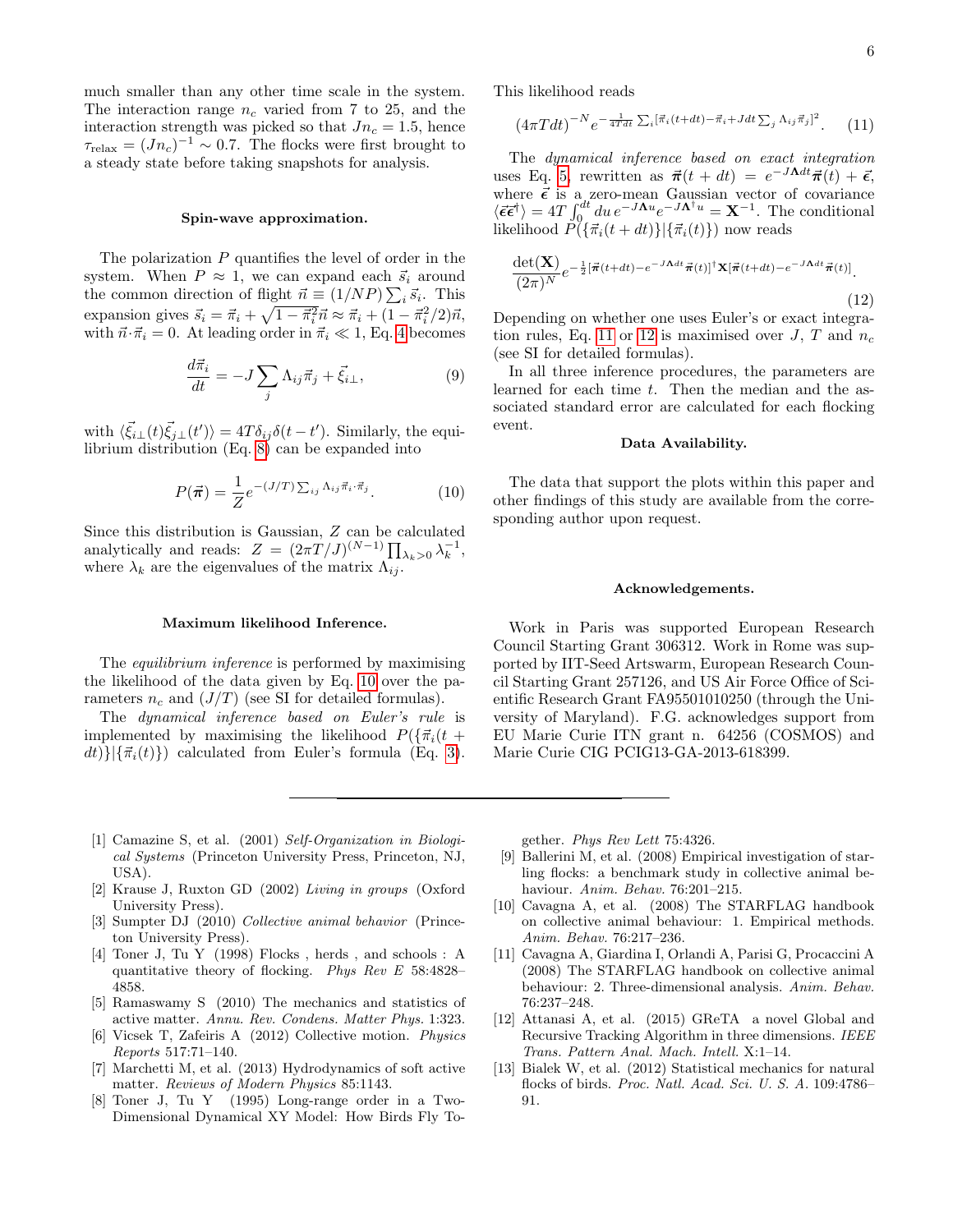- <span id="page-6-0"></span>[14] Lukeman R, Li YX, Edelstein-Keshet L (2010) Inferring individual rules from collective behavior. Proc Natl Acad Sci USA.
- <span id="page-6-1"></span>[15] Mann R, et al. (2012) Multi-scale inference of interaction rules in animal groups using bayesian.
- <span id="page-6-2"></span>[16] Katz Y, Tunstrom K, Ioannou CC, Huepe C, Couzin ID (2011) Inferring the structure and dynamics of interactions in schooling fish. Proc. Natl. Acad. Sci. 108:18720– 18725.
- [17] Herbert-Read JE, et al. (2011) Inferring the rules of interaction of shoaling fish. Proc. Natl. Acad. Sci. 108:18726– 18731.
- <span id="page-6-4"></span>[18] Gautrais J, et al. (2012) Deciphering Interactions in Moving Animal Groups. PLoS Comput. Biol. 8:e1002678.
- [19] Strandburg-Peshkin A, et al. (2013) Visual sensory networks and effective information transfer in animal groups. Current Biology 23:R709–R711.
- <span id="page-6-3"></span>[20] Rosenthal SB, Twomey CR, Hartnett AT, Wu HS, Couzin ID (2015) Revealing the hidden networks of interaction in mobile animal groups allows prediction of complex behavioral contagion. Proc. Natl. Acad. Sci. 112:201420068.
- <span id="page-6-5"></span>[21] Cavagna A, et al. (2014) Dynamical maximum entropy approach to flocking. Phys. Rev.  $E$  89:1-10.
- <span id="page-6-6"></span>[22] Vicsek T, Czirók A, Ben-Jacob E, Cohen I, Shochet O (1995) Novel Type of Phase Transition in a System of Self-Driven Particles. Phys Rev Lett 75:1226.
- <span id="page-6-7"></span>[23] Cavagna A, et al. (2015) Short-range interactions versus long-range correlations in bird flocks. Phys Rev E 012705:1–15.
- <span id="page-6-8"></span>[24] Parisi G (1988) Statistical field theory, Frontiers in Physics (Addison-Wesley, Redwood City, CA).
- <span id="page-6-9"></span>[25] Mermin ND, Wagner H (1966) Absence of ferromagnetism or antiferromagnetism in one- or two-dimensional isotropic heisenberg models. Phys. Rev. Lett. 17:1133– 1136.
- <span id="page-6-10"></span>[26] Ferrante E, Turgut AE, Dorigo M, Huepe C (2013) Elasticity-Based Mechanism for the Collective Motion of Self-Propelled Particles with Springlike Interactions: A Model System for Natural and Artificial Swarms. Phys. Rev. Lett. 111:268302.
- <span id="page-6-11"></span>[27] Cavagna a, Duarte Queirós SM, Giardina I, Stefanini F, Viale M (2013) Diffusion of individual birds in starling flocks. Proc. Biol. Sci. 280:20122484.
- <span id="page-6-12"></span>[28] Attanasi A, et al. (2014) Finite-Size Scaling as a Way to Probe Near-Criticality in Natural Swarms. Phys. Rev. Lett. 113:238102.
- <span id="page-6-13"></span>[29] Attanasi A, et al. (2014) Collective behaviour without collective order in wild swarms of midges. PLoS Comput. Biol. 10:e1003697.
- <span id="page-6-14"></span>[30] Attanasi A, et al. (2014) Information transfer and behavioural inertia in starling flocks. Nat. Phys. 1:1–6.
- <span id="page-6-15"></span>[31] Jaynes ET (1957) Information theory and statistical mechanics. Physical Review 106:620.
- <span id="page-6-16"></span>[32] Jaynes ET (1957) Information theory and statistical mechanics. ii. Physical Review 108:171.
- <span id="page-6-18"></span>[33] Toner J, Tu Y, Ramaswamy S (2005) Hydrodynamics and phases of flocks. Annals of Physics 318:170–244.

## Appendix A: Dynamical maximum entropy model

Call  $\vec{s}_i(t)$  the d-dimensional flight orientation of bird i as a function of time, of unit norm  $\|\vec{s}\| = 1$ . We look for a probability disribution over whole flock trajectories,  $({\vec{s}_1}(t), \ldots, {\vec{s}_N}(t))$ , that has maximum entropy, but with the constraints that the correlation functions:

$$
\langle \vec{s}_i(t) \cdot \vec{s}_j(t) \rangle \tag{A1}
$$

and

$$
\left\langle \frac{d\vec{s}_i(t)}{dt} \cdot \vec{s}_j(t) \right\rangle \tag{A2}
$$

agree with the data. After time discretization, these constraints are equivalent to imposing the values of  $\langle \vec{s_i}(t) \cdot \vec{s}_j(t) \rangle$  and  $\langle \vec{s_i}(t+dt) \cdot \vec{s}_j(t) \rangle$ , with dt an infinitesimal increment. Using the technique of Lagrange multipliers, one can show that the distribution over trajectories then takes the form [\[31,](#page-6-15) [32\]](#page-6-16):

$$
P(\{\vec{s_i}(t)\}) = \frac{1}{\mathcal{Z}} \exp\left(\sum_{ij,t} J_{ij,t}^{(1)} \vec{s_i}(t) \cdot \vec{s_j}(t) + \sum_{ij,t} J_{ij,t}^{(2)} \vec{s_i}(t+dt) \cdot \vec{s_j}(t)\right) \prod_{i,t} \delta(\|\vec{s_i}(t)\| - 1)
$$
\n(A3)

where sums and products over  $t$  run over a discrete set of times separated by dt, and where  $\delta(\cdot)$  denotes the Diracdelta function.

In [\[21\]](#page-6-5), it was shown that, in the spin-wave approximation, the stochastic process described by this probability distribution is equivalent to a random walk:

$$
\vec{s}_i(t) = \frac{\sum_j M_{ij;t}\vec{s}_j(t) + \vec{\eta}_i(t)}{\|\sum_j M_{ij;t}\vec{s}_j(t) + \vec{\eta}_i(t)\|},\tag{A4}
$$

with  $\eta_i(t)$  is a Gaussian variable of zero mean and covariance  $\langle \eta_i(t) \cdot \eta_j(t') \rangle = d(A_t^{-1})_{ij} \delta_{t,t'}$ . The matrices  $M_{ij;t}$ and  $A_{ij;t}$  can be expressed in terms of the matrices  $J_{ij;t}^{(1)}$ and  $J_{ij;t}^{(2)}$ . In order to take the limit  $dt \to 0$ , the matrices need reparametrizing as:

$$
M_{ij;t} = \delta_{ij} + dt J_{ij;t}
$$
 (A5)

$$
A_t^{-1})_{ij} = dt X_{ij;t}.
$$
 (A6)

Then the random walk reduces to the Langevin equation:

 $($ 

<span id="page-6-17"></span>
$$
\frac{d\vec{s}_i}{dt} = -\vec{s}_i \times \left(\vec{s}_i \times \left(\sum_j J_{ij}(t)\vec{s}_j + \vec{\xi}_i\right)\right) \tag{A7}
$$

where  $J_{ij}(t)$  denotes the influence of bird j on bird i's orientation, and  $\vec{\xi}(t)$  is a Gaussian random d-dimensional noise with  $\langle \vec{\xi_i}(t) \vec{\xi_j}(t') \rangle = dX_{ij}(t) \delta(t - t')$ . To simplify,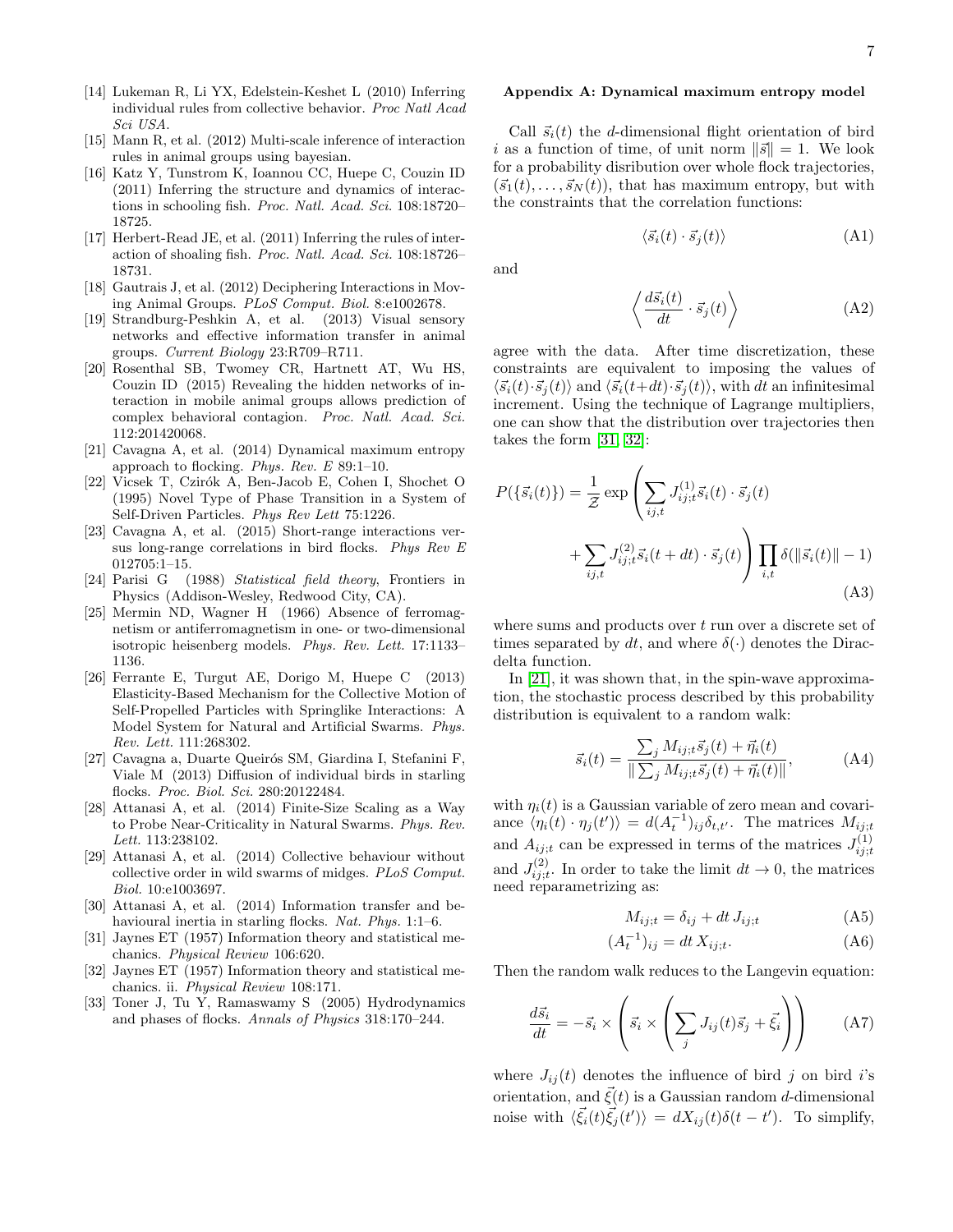we assume that  $X_{ij}(t) = 2T\delta_{ij}$ ; T quantifies the noise in alignment, and can be mapped onto a temperature, as we'll see later. In the following, for ease of notation we drop the dependency of  $J_{ij}$  on t.

The triple cross-product is easier to understand if we note that, for any vector  $\vec{a}$ , this cross-product reduces to

$$
-\vec{s} \times (\vec{s} \times \vec{a}) = \vec{a} - (\vec{s} \cdot \vec{a})\vec{s} \equiv \vec{a}_{\perp}, \quad (A8)
$$

which is just the projection of  $\vec{a}$  onto the hyperplane orthogonal to  $\vec{s}$ . Since  $\vec{s}_i$  lives on the unit sphere, its variations must be perpendicular to itself. The triple crossproduct just implements this projection by subtracting the parallel part. This projection ensures the conservation of the norm:

$$
\frac{d\|\vec{s}_i\|^2}{dt} = 2\vec{s}_i \cdot \frac{d\vec{s}_i}{dt} = 0.
$$
 (A9)

The norm of  $\vec{s}_i$  stays constant and equal to one.

We rewrite  $J_{ij} = J n_{ij}$ , where J quantifies the aligning strength, and  $n_{ij}$  how j is taken into account by i  $(n_{ij})$ does not have to be an integer).  $J$  has the dimension of an inverse time,  $n_{ij}$  is dimensionless. Since anything inside the parentheses of Eq. [A7](#page-6-17) that is parallel to  $\vec{s}_i$  is discarded, we can rewrite it as:

<span id="page-7-0"></span>
$$
\frac{d\vec{s}_i}{dt} = J\vec{s}_i \times \left(\vec{s}_i \times \left(\sum_j \Lambda_{ij}\vec{s}_j\right)\right) + \vec{\xi}_{i\perp} \tag{A10}
$$

where we have denoted  $\Lambda_{ij} = \sum_{k} n_{ik} \delta_{ij} - n_{ij}$ , and where now  $\langle \vec{\xi}_{i\perp}(t)\vec{\xi}_{j\perp}(t')\rangle = 2(d-1)T\delta_{ij}\delta(t-t')$ . The  $(d-1)$ factor replaces d because of the projection of the noise term onto the hyperplane orthogonal to  $\vec{s}_i$ . The diagonal term in  $\Lambda_{ij}$  was chosen so as to balance each row of the matrix  $(\sum_j \Lambda_{ij} = 0).$ 

There is a link with the statistical description of flock configurations inferred in [\[13\]](#page-5-7). If  $\Lambda_{ij}$  is symmetric and constant in time, the steady-state probability distribution of the set of  $(\vec{s}_1, \ldots, \vec{s}_N)$  is given by the Boltzmann distribution

<span id="page-7-1"></span>
$$
P(\vec{s}_1, \dots, \vec{s}_N) \propto \exp\left[-\frac{H(s)}{T}\right] \tag{A11}
$$

with Hamiltonian:

<span id="page-7-2"></span>
$$
H(s) = -\frac{J}{2} \sum_{ij} n_{ij} \vec{s_i} \vec{s_j}.
$$
 (A12)

We can expand Eq. [A10](#page-7-0) within the spin-wave approximation. In this limit, all vectors  $\vec{s}_i$  almost point in a common direction, denoted by  $\vec{n}$ , so that we can write  $\vec{s}_i = \vec{\pi}_i + \sqrt{1 - \vec{\pi}_i^2} \vec{n} \approx \vec{\pi}_i + (1 - \vec{\pi}_i^2/2)\vec{n}$ , where  $\vec{\pi}_i$  is the projection of  $\vec{s}_i$  onto the hyperplane orthogonal to  $\vec{n}$ :  $\vec{n} \cdot \vec{\pi}_i = 0$ . Expanding at first order yields:

<span id="page-7-3"></span>
$$
\frac{d\vec{\pi}_i}{dt} = -J\sum_j \Lambda_{ij}\vec{\pi}_j + \vec{\xi}_{i\perp}.
$$
 (A13)

In practice, this is the equation we will use for the inference.

| Event ID                   | N   | Т<br>(s) | P      | $v_0$ (m/s) | (m)<br>$r_0$ |
|----------------------------|-----|----------|--------|-------------|--------------|
| 20110208 <sub>-ACQ3</sub>  | 179 | 5.5      | 0.984  | 8.7         | 0.85         |
| 20110211_ACQ1              | 595 | 4.5      | 0.971  | 8.5         | 0.95         |
| 20110217_ACQ2              | 407 | 2.1      | 0.986  | 11.0        | 0.70         |
| 20111124_ACQ1              | 125 | 1.8      | 0.993  | 11.1        | 0.66         |
| 20111125_ACQ1              | 50  | 5.6      | 0.987  | 12.4        | 1.21         |
| 20111125_ACQ2              | 530 | 4.4      | 0.957  | 9.2         | 0.85         |
| 20111201_ACQ3_1            | 137 | 2.9      | 0.987  | 10.1        | 0.74         |
| 20111201_ACQ3_4            | 489 | 2.3      | 0.9763 | 10.5        | 0.74         |
| 20111214_ACQ4_1            | 157 | 2.9      | 0.993  | 11.4        | 0.74         |
| 20111214_ACQ4_2 162        |     | 4.1      | 0.973  | 11.6        | 1.08         |
| 20111215_ACQ1              | 401 | 5.7      | 0.987  | 11.0        | 0.82         |
| 20111220 <sub>-</sub> ACQ2 | 200 | 1.7      | 0.984  | 16.2        | 0.62         |
| 20111222_ACQ1              | 59  | 3.5      | 0.984  | 11.7        | 1.24         |
| 20120209_ACQ1              | 412 | 3.5      | 0.997  | 29.2        | 0.80         |

TABLE S1. Summary of the data used in the analysis. N is the number of birds,  $T$  the duration of the film,  $P$  $(1/N)$   $\sum_i \vec{s_i}$  the polarization of the flock,  $v_0$  the average bird velocity, and  $r_0$  the average interbird distance. The event ID contains its date and its acquisition index.



FIG. S1. Normalized autocorrelation function of the network for all 14 flocking events. The decay is approximately exponential, allowing for the definition of a characteristic decay time  $\tau_{\rm relax}$  for each event.

# Appendix B: Inference from data

#### 1. Static inference

We start by recalling how to do the steady-state inference based on the steady-state distribution of Eqs. [A11](#page-7-1) and [A12.](#page-7-2) We assume that the flock is very polarized, so that the spin-wave approximation is valid. In this ap-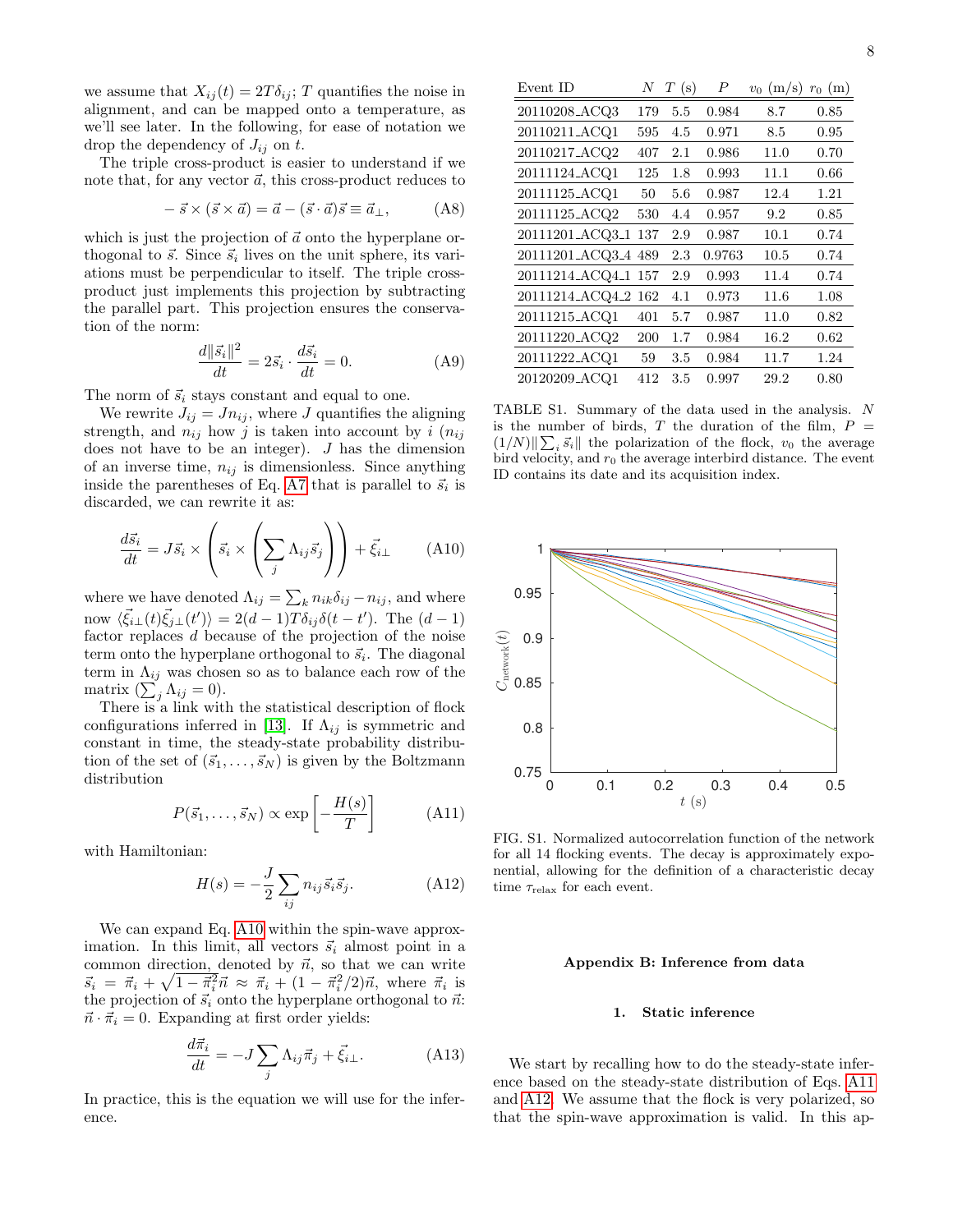

FIG. S2. Simulations of fast versus slow relaxation. A. Inferred interaction range  $n_c$  using dynamical Euler (green), dynamical exact integration (red), or equilibrium-like inference (blue), versus the true  $n_c$  for fast relaxation dynamics relative to network exact integration (red), or equilibrium-like interence (blue), versus the true  $n_c$  for last relaxation dynamics relative to hetwork rearrangement. The parameters are:  $Jn_c = 1.5$ ,  $\sqrt{2T} = 0.15$ , bird speed  $v_0 = 1$ , unit box with periodic boundary conditions), inference  $dt = 0.2$ . Polarization is  $\approx 0.99$ . The equilibrium inference gives the same result as the dynamical one, since the orientation dynamics is fast compared to network reshuffling. B. Same as A., but with result as the dynamical one, since the orientation dynamics is fast compared to network reshuffling. **B.** Same as A., but with slow relaxation of orientations. The parameters are chosen to keep a similar polarization of 0 speed  $v_0 = 1$ , unit bird density, inference  $dt = 1$ . The equilibrium inference systematically overestimates the true  $n_c$ , while the dynamical inferences predict it accurately. C. Comparison of  $\tau_{\text{network}}$  and  $\tau_{\text{relax}}$  in the two simulations of A. and B. The relaxation time  $\tau_{relax}$  is taken to be  $1/(Jn_c)$ , while  $\tau_{network}$  is estimated as explained in the main text, by fitting an exponential decay to the overlap autocorrelation function, as in Fig. [S1.](#page-1-4)



FIG. S3. Comparison between the equilibrium inference method (abcissa) and the dynamical inference method using Euler's rule (ordinate), for (A) the interaction range  $n_c$  and (B) the interaction parameter  $J/T$ . The agreement is relatively poor, especially for the prediction of  $J/T$ .

(B1)

proximation, the steady-state distribution reads:

 $\Lambda_{ij} \vec{\pi}_i \vec{\pi}_j$ 

where the common direction  $\vec{n}$  is chosen so that  $\sum_i \vec{\pi}_i =$  $\vec{0}$ , and where for simplicity  $n_{ij}$  is assumed to be symmetric. Integrating over  $\vec{\pi}$  satisfying that condition gives the

 $\setminus$  $\int$   $\delta$   $\left( \sum$ i  $\vec{\pi}_i$  $\setminus$ 

 $\sqrt{ }$  $\left(-\frac{J}{2I}\right)$ 2T  $\sum$ ij

 $P(\vec{\pi}|\vec{n}) = \frac{1}{Z} \exp$ 

normalization constant:

$$
Z = \left(\frac{2\pi T}{J}\right)^{(N-1)(d-1)/2} \prod_{\lambda_k > 0} \lambda_k^{-(d-1)/2} \tag{B2}
$$

where  $\lambda_k$  are the eigenvalues of the matrix  $\Lambda_{ij}$ . Since  $\sum_j \Lambda_{ij} = 0$  for all i, we know that one of these eigenvalues is 0. It is the one corresponding to variations along the direction  $(1, \ldots, 1)$ . These variations are entirely suppressed by the condition  $\sum_i \vec{\pi}_i = 0$ , and this direction does not contribute to the Gaussian integral, hence the condition  $\lambda_k > 0$ .

In summary, the minus-log-likelihood of the data reads: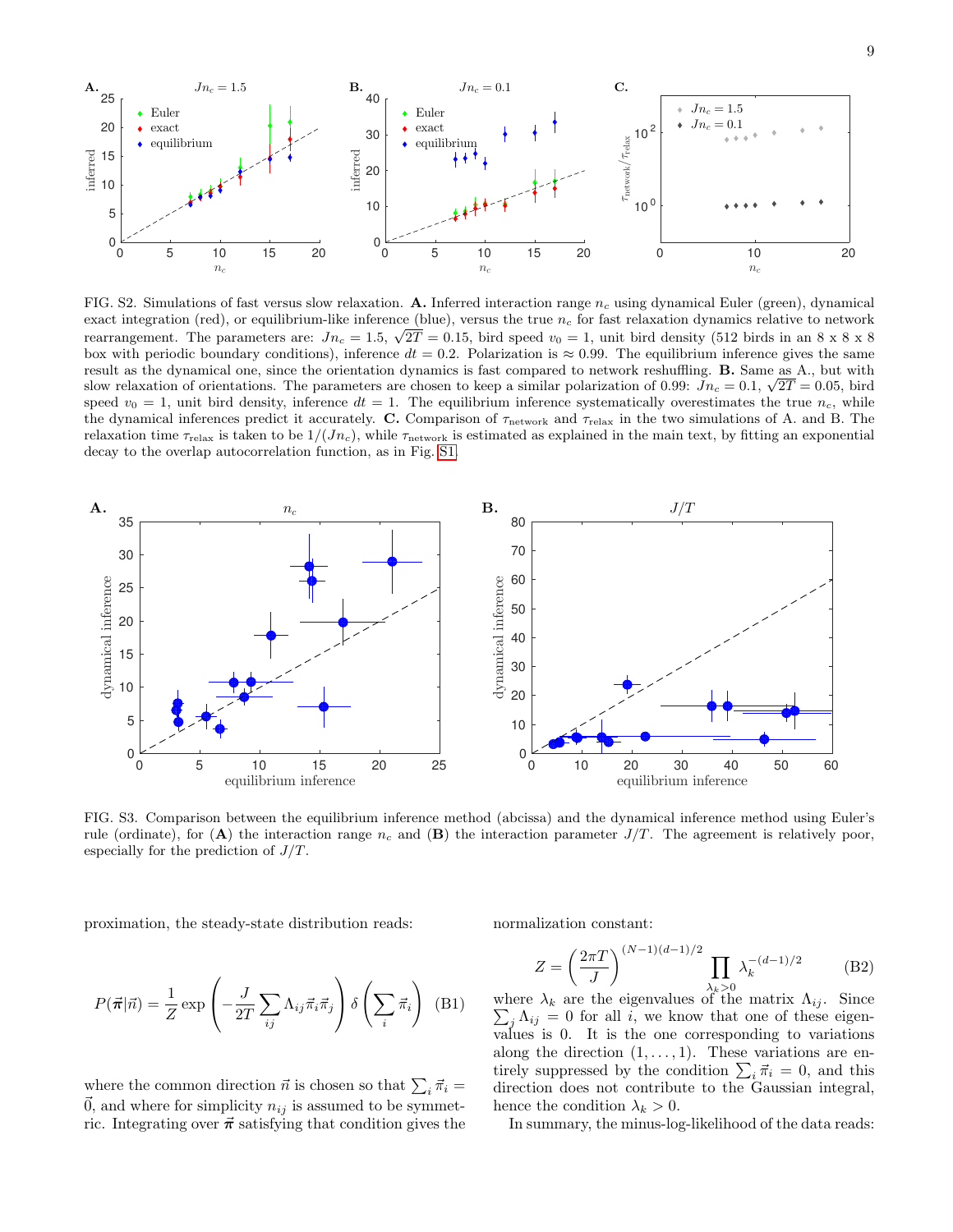

<span id="page-9-2"></span>FIG. S4. Comparison of the interaction range  $n_c$  inferred assuming a step-function interaction function  $(n_c^{\text{step}}, \text{abscissa})$  or an exponentially decaying interaction function  $(n_c^{\text{exp}}, \text{ordinate})$ , using  $(A)$  the equilibrium inference method and  $(B)$  the dynamical inference method. We expect a correspondance between  $n_c^{\text{step}}$  and  $n_c^{\text{exp}}$ :  $n_c^{\text{exp}} = n_c^{\text{step}}/2$ . Here this correspondance is verified for both inference methods.

<span id="page-9-0"></span>
$$
-\ln P(\vec{\boldsymbol{\pi}}|\vec{n}) = \frac{J}{2T} \text{Tr}(\mathbf{C}\mathbf{\Lambda}^{\dagger}) - \frac{(d-1)(N-1)}{2} \ln\left(\frac{J}{T}\frac{1}{2\pi}\right) - \frac{d-1}{2} \sum_{\lambda_k>0} \ln \lambda_k,
$$
(B3)

where  $\mathbf{C} = \vec{\boldsymbol{\pi}} \vec{\boldsymbol{\pi}}^{\dagger}$ .

We want to minimize this quantity according to the principle of maximum likelihood. Taking the derivative with respect to  $J/T$  gives:

$$
(J/T)^{*} = \frac{(d-1)(N-1)}{\text{Tr}(\mathbf{C}\mathbf{\Lambda}^{\dagger})} \approx \frac{d-1}{C_{\text{int}}} \tag{B4}
$$

with the definition  $C_{\text{int}} = (1/N) \text{Tr}(\mathbf{C} \mathbf{\Lambda}^{\dagger}).$ Replacing into Eq. [B3](#page-9-0) gives:

$$
-\ln P(\vec{\pi}|\vec{n}, (J/T)^*) = \frac{(d-1)(N-1)}{2} \left[1 + \ln C_{\text{int}} + \ln(2\pi/(d-1))\right] - \frac{d-1}{2} \sum_{\lambda_k > 0} \ln \lambda_k.
$$
 (B5)

Finally, this quantity must be minimized over the parameters defining  $\Lambda_{ij}$ , or equivalently, ignoring the constants and prefactors:

$$
\ln C_{\text{int}} - \frac{1}{N - 1} \sum_{\lambda_k > 0} \ln \lambda_k. \tag{B6}
$$

a series of data points separated by a small  $dt$ . We can write Euler's approximation to the stochastic differential equation:

<span id="page-9-1"></span>
$$
\vec{\pi}_i(t+dt) = \vec{\pi}_i(t) - Jdt \sum_i \Lambda_{ij} \vec{\pi}_j + \vec{\epsilon}_i \qquad (B7)
$$

where  $\vec{\epsilon}_i$  is Gaussian noise of variance  $2(d-1)Tdt$ . Or, in matrix form:

# $\vec{\pi}(t + dt) = \vec{\pi}(t) - Jdt\Lambda\vec{\pi} + \vec{\epsilon}.$  (B8)

We now move to the dynamical inference from data using Eq. [A13.](#page-7-3) Let us start by assuming that we have

2. Dynamical inference using Euler's method

Let us denote  $\vec{\pi}' = \vec{\pi}(t + dt)$ . Then the probability of  $\vec{\pi}'$ given  $\vec{\pi}$  is:

$$
P(\vec{\boldsymbol{\pi}}'|\vec{\boldsymbol{\pi}}) = (4\pi T dt)^{-N(d-1)/2} \exp\left[-\frac{1}{4T dt}(\vec{\boldsymbol{\pi}}' - \vec{\boldsymbol{\pi}} + J dt \Lambda \vec{\boldsymbol{\pi}})^2\right].
$$
 (B9)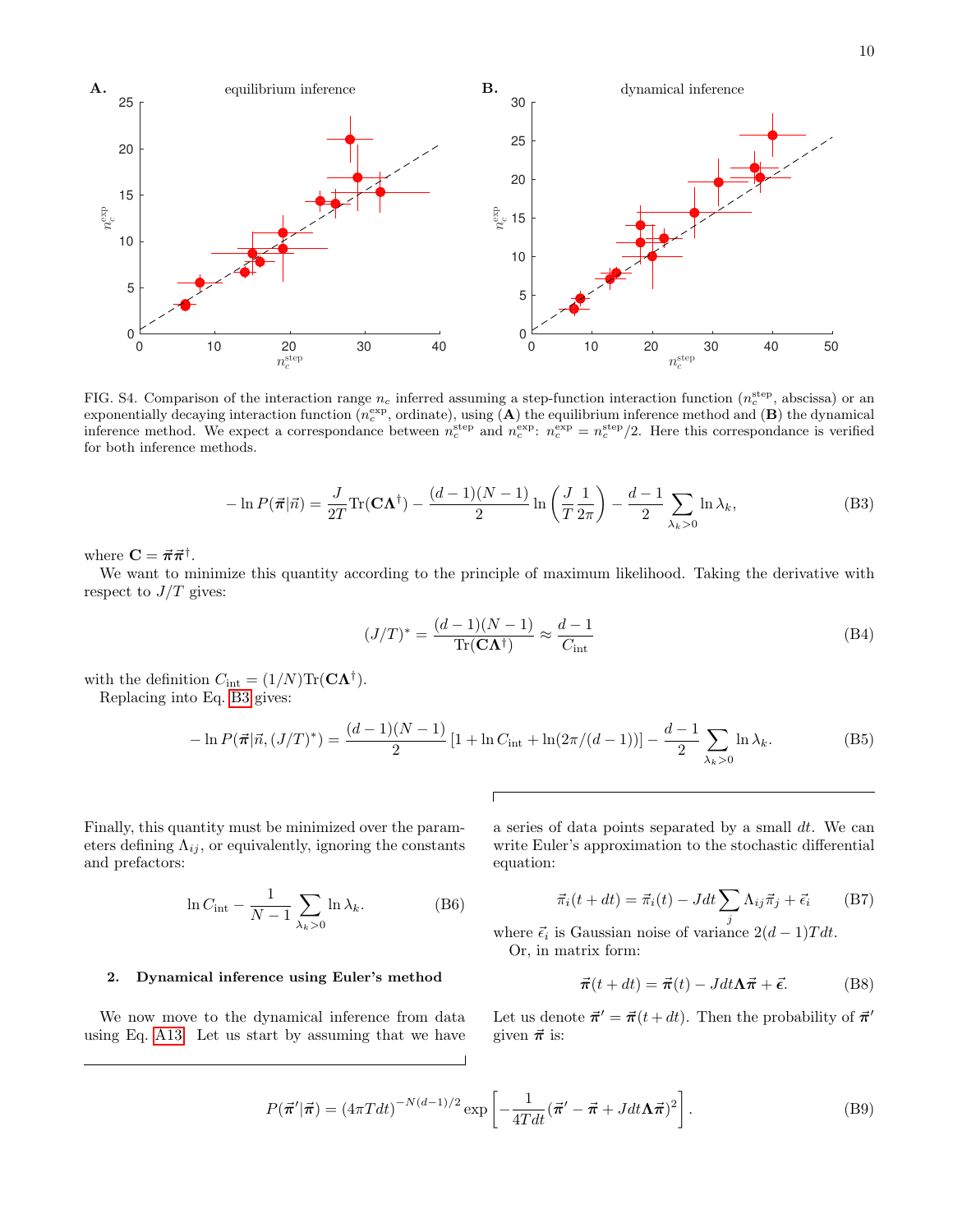The associated minus-log-likelihood,  $\mathcal{L} = -\ln P(\vec{\pi}'|\vec{\pi})$ , is thus given by:

$$
\mathcal{L} = N \frac{d-1}{2} \ln(4\pi T dt) + \frac{1}{4T dt} \text{Tr} \left[ \mathbf{C}' + \mathbf{C} - 2\mathbf{G} + 2J dt (\mathbf{G} - \mathbf{C}) \mathbf{\Lambda}^{\dagger} + (J dt)^2 \mathbf{\Lambda} \mathbf{C} \mathbf{\Lambda}^{\dagger} \right],
$$
 (B10)

where  $\mathbf{C} = \vec{\pi} \vec{\pi}^{\dagger}$ ,  $\mathbf{C}' = \vec{\pi}' \vec{\pi}'^{\dagger}$  and  $\mathbf{G} = \vec{\pi}' \vec{\pi}^{\dagger}$ . Or, in short-hand:

$$
\frac{\mathcal{L}}{N} = \frac{d-1}{2}\ln(4\pi Tdt) + \frac{1}{4Tdt}\left[C_s' + C_s - 2G_s + 2Jdt(G_{\text{int}} - C_{\text{int}}) + (Jdt)^2 C_{\text{int}^2}\right]
$$
(B11)

$$
\frac{d-1}{2}\ln(4\pi Tdt) + \frac{\hat{\mathcal{L}}}{4Tdt},\tag{B12}
$$

with  $C'_{s} = Tr(C')/N, C_{s} = Tr(C)/N, G_{s} = Tr(G)/N,$  $G_{\rm int} = {\rm Tr}({\bf G}\bm \Lambda^\dagger)/N, \ C_{\rm int} = {\rm Tr}({\bf C}\bm \Lambda^\dagger)/N, \ {\rm and} \ \ C_{\rm int^2} =$  $\text{Tr}(\boldsymbol\Lambda\mathbf{G}\boldsymbol\Lambda^\dagger)/N$ 

≡

Following the principle of maximum likelihood, which is equivalent to solving the inverse maximum entropy model in the spin-wave approximation, we minimize this quantity over the parameters  $J, T$ , and the parameters of  $\Lambda_{ij}$ . Let us start with the temperature T.  $\partial \mathcal{L}/\partial T = 0$ gives:

$$
T^* = \frac{\hat{\mathcal{L}}}{2(d-1)dt}.
$$
 (B13)

We can now minimize  $\mathcal L$  taken at that value of  $T = T^*$ ,

$$
\frac{\mathcal{L}(T^*)}{N} = \frac{d-1}{2} \left[ 1 + \ln \hat{\mathcal{L}} + \ln(2\pi/(d-1)) \right].
$$
 (B14)

In other words, we want to minimize  $\mathcal L$  over the remaining parameters  $J$  and  $n_c$ . Writing the condition for  $J$ ,  $\partial \mathcal{L}/\partial J = 0$  gives:

$$
J^* = \frac{C_{\text{int}} - G_{\text{int}}}{dt C_{\text{int}^2}}.
$$
 (B15)

And replacing into  $\hat{\mathcal{L}}$  gives:

$$
\hat{\mathcal{L}}(J^*) = C_s' + C_s - 2G_s - \frac{(G_{\text{int}} - C_{\text{int}})^2}{C_{\text{int}^2}}.
$$
 (B16)

The first three terms do not depend on the choice of  $\Lambda$ . The last step is to maximize  $(G_{int} - C_{int})^2 / C_{int^2}$  over the paramters defining  $\Lambda_{ij}$ .

# 3. Dynamical inference using exact integration

In general  $n_{ij}$  and  $\Lambda_{ij}$  may depend on time, because they will evolve with the local neighbours of each birds. But on short time scales such that neighbours do not change significantly, we can view them as constant. If on this time scale the main direction of the flock has not changed much, we can consider Eq. [A13](#page-7-3) as valid with constant  $\Lambda_{ij}$ . This linear stochastic equation can actually be solved analytically:

$$
\vec{\pi}(t+dt) = e^{-J\Lambda dt}\vec{\pi}(t) + \int_0^{dt} du \, e^{-J\Lambda(dt-u)}\vec{\xi}_{\perp}(t+u). \tag{B17}
$$

We define the integrated noise term as:

$$
\vec{\epsilon} = \int_0^{dt} du \, e^{-J\Lambda(dt-u)} \vec{\xi}_{\perp}(t+u). \tag{B18}
$$

Since it is a sum of Gaussian variables,  $\vec{\epsilon}$  is also Gaussian, of mean zero and covariance:

$$
\langle \vec{\epsilon} \vec{\epsilon}^{\dagger} \rangle = 2(d-1)T \int_0^{dt} du \, e^{-J\Lambda u} e^{-J\Lambda^{\dagger} u} \tag{B19}
$$

In the limit  $dt \to 0$ , we recover Euler's approximation, Eq. [B7.](#page-9-1)

With this new, exact integration formula, we can write the minus-log-likelihood:

$$
\mathcal{L} = N \frac{d-1}{2} \ln(4\pi T dt) + \frac{d-1}{2} \ln \det \mathbf{B} + N \frac{\hat{\mathcal{L}}}{4T dt},
$$
 (B20)

with:

$$
\hat{\mathcal{L}} = \frac{1}{N} \text{Tr} \left[ \mathbf{C}' \mathbf{A} - 2 \mathbf{G} e^{-J \mathbf{\Lambda}^\dagger dt} \mathbf{A} + e^{-J \mathbf{\Lambda} dt} \mathbf{C} e^{-J \mathbf{\Lambda}^\dagger dt} \right],
$$
\n(B21)

$$
\mathbf{A} = \mathbf{B}^{-1} \quad \text{and} \quad \mathbf{B} = \frac{1}{dt} \int_0^{dt} du \, e^{-J\mathbf{\Lambda}^u} e^{-J\mathbf{\Lambda}^{\dagger} u} . \tag{B22}
$$

As before, we can solve for  $T$  easily:

$$
T^* = \frac{\hat{\mathcal{L}}}{2(d-1)dt},\tag{B23}
$$

yielding:

$$
\frac{\mathcal{L}(T^*)}{N} = \frac{d-1}{2} \left[ 1 + \ln \hat{\mathcal{L}} + \frac{1}{N} \ln \det \mathbf{B} + \ln(2\pi/(d-1)) \right].
$$
\n(B24)

Note that now  ${\bf A}$  and therefore  ${\bf B}$  depend on  $J$  as well as  $\Lambda_{ij}$ . The sum  $[\ln \mathcal{L} + (1/N) \ln \det \mathbf{B}]$  must be minimized numerically with respect to both  $J$  and the parameters defining  $\Lambda$ .

## 4. Two parametrizations for  $n_{ij}$

We now need to specify the matrix  $\Lambda_{ij}$ . Here we only consider topological distance for the interaction matrix.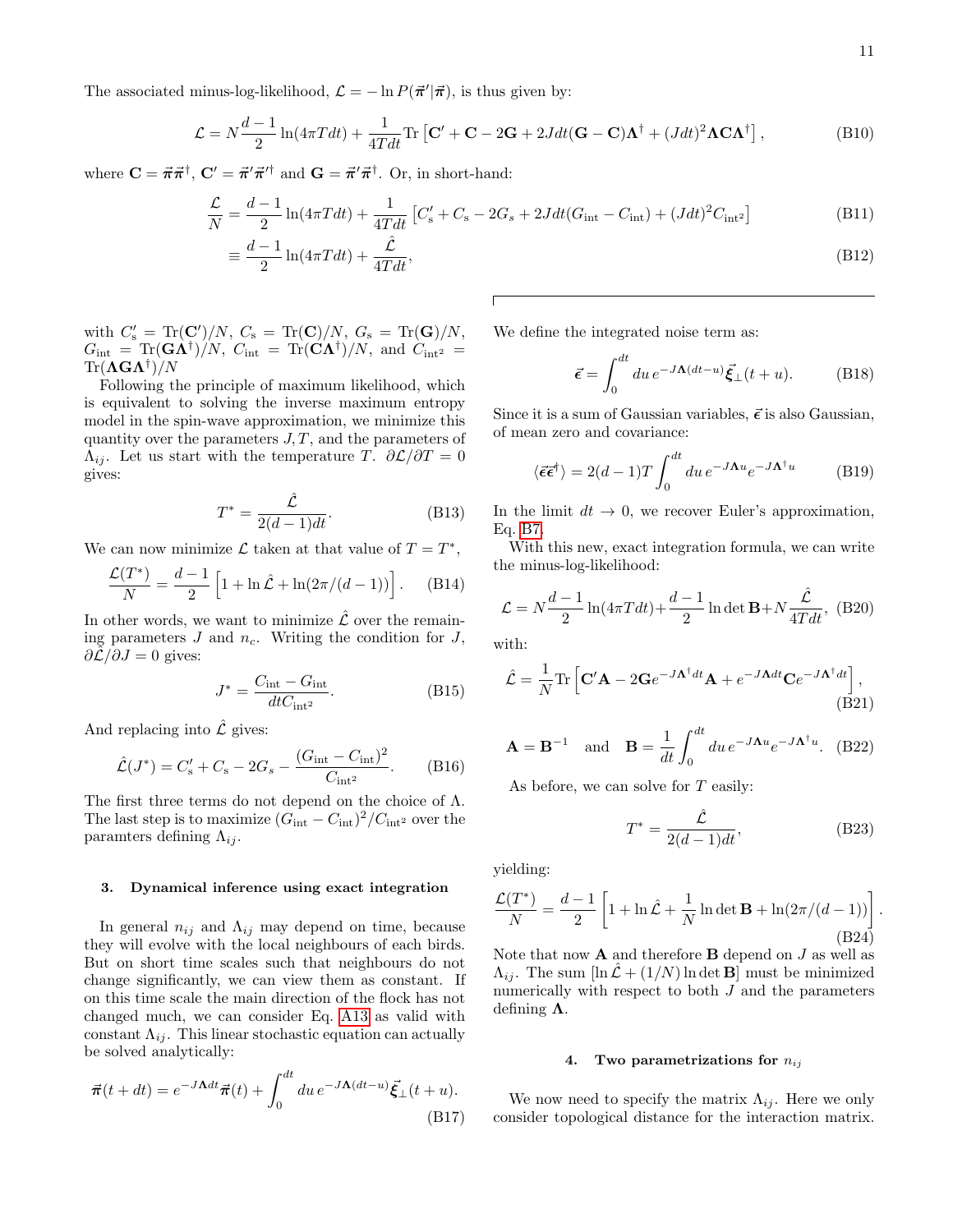Let us denote  $k_{ij}$  the rank of j among the neighbors of i, from the closest in distance to the farthest.

In the first parametrization, already used in previous work, we say that a bird interacts with its  $n_c^{\text{step}}$  closest neighbours. This corresponds to:

step: 
$$
n_{ij} = \Theta(n_c^{\text{step}} - k_{ij}),
$$
 (B25)

where  $\Theta(x) = 1$  if  $x \geq 0$  and 0 otherwise. Numerically,  $J^*$  is calculated for each integer value of  $n_c^{\text{step}}$  using a simple iterative 1D optimization algorithm.

In the second parametrization, we assume an exponentially decaying interaction as a function of rank:

exp: 
$$
n_{ij} = \exp(-k_{ij}/n_c^{\exp}).
$$
 (B26)

Numerically, we implement a 1D iterative optimization algorithm for  $n_c^{\text{step}}$ , where  $J^*(n_c^{\text{exp}})$  is calculated for each  $n_c^{\text{step}}$  as before, in a nested loop.

Can we compare the two parametrizations? In the first case, the average rank of an interacting neighbour is  $(n_c^{\text{step}}+1)/2 \approx n_c^{\text{step}}/2$ . In the second case, this average rank is  $\approx n_c^{\text{exp}}$ . It makes sense to hypothesize this average rank should be invariant, regardless of the choice of parametrization. Then, if we infer models with data using the two parametrizations, we expect:

$$
n_c^{\text{exp}} \approx \frac{n_c^{\text{step}}}{2}.\tag{B27}
$$

The second important effective parameter is the total interaction strength  $J\sum_j n_{ij}$ , equal to  $J_{\text{step}}n_c^{\text{step}}$  is the first case, and to  $\approx J_{\exp} \overline{n_c^{\exp}}$  in the second one. Requiring that these quantities are equal in the two parametrizations yields:

$$
J_{\rm exp} \approx 2J_{\rm step}.\tag{B28}
$$

Figure [S4](#page-9-2) shows that the effective  $n_c^{\text{step}}$  and  $n_c^{\text{exp}}$ learned from data follow these relations accurately.

#### Appendix C: Orientation relaxation time

In our work we compare the relaxation time of the orientational degrees of freedom,  $\tau_{relax}$ , to the reshuffling

time of the network,  $\tau_{network}$ , finding the first one to be much smaller than the second one. This may seem an odd result, as in a fixed-lattice theory with spontaneously broken continuous symmetry both the correlation length and the relaxation time diverge with the system size L. Hence, in what sense can  $\tau_{relax}$  be small?

In the following we consider a fixed lattice for the following reason: we need to compare the relaxation time to the network reshuffling time; to do this consistently, we need to work out the relaxation time of the order parameter it in absence of the effect of network reshuffling. To fix ideas we also work on a regular lattice in the continuum limit; the following arguments, though, are valid in general. In this limit Eq. [A13](#page-7-3) now reads:

$$
\frac{d\vec{\pi}}{dt} = Jn_c a^2 \Delta \vec{\pi} + \vec{\xi}_{\perp}.
$$
 (C1)  
where  $\Delta$  is the Laplacian operator and a the lattice space-

ing. In Fourier space, this equation becomes:

$$
i\omega \vec{\pi}(k,\omega) = -Jn_c(ka)^2 \vec{\pi}(k,\omega) + \vec{\xi}_{\perp}(k,\omega)
$$
 (C2)

and its solution is:

<span id="page-11-0"></span>
$$
\vec{\pi}(k,\omega) = G(k,\omega)\vec{\xi}_{\perp}(k,\omega),\tag{C3}
$$

were the dynamical propagator (or dynamic response) of the Gaussian spin-wave theory in Fourier space is:

<span id="page-11-1"></span>
$$
G(k,\omega) = \frac{1}{i\omega + Ja^2n_c k^2} , \qquad (C4)
$$

We need now to compute the dynamical self-correlation function, that is the correlation of the fluctuations at the same position  $x$  (or site i), namely,

$$
C_{\text{relax}}(t) = \langle \vec{\pi}(x, t_0) \cdot \vec{\pi}(x, t_0 + t) \rangle . \tag{C5}
$$

From [\(C3\)](#page-11-0) and [\(C4\)](#page-11-1) we have,

<span id="page-11-2"></span>
$$
C_{\text{relax}}(t) = 2(d-1)T \int_{1/L}^{1/a} d^d k \int d\omega \, \frac{e^{-i\omega t}}{(i\omega + Ja^2 n_c k^2)(i\omega - Ja^2 n_c k^2)} = 2(d-1)T \int_{1/L}^{1/a} d^d k \, \frac{e^{-Ja^2 n_c k^2 t}}{Ja^2 n_c k^2} \,, \tag{C6}
$$

which (up to constant prefactors) is the self-correlation function reported in the main text. The absence of a mass term (zero mode) implies that in  $d = 3$  the function  $C_{\text{relax}}(t)$  is a power law, so that the self-relaxation time diverges with L. However, as we explain the main,

the modes that contribute to the rearrangement of the network are only those with short wavelength, comparable with the interaction range  $r_c$ ; hence, only k larger to  $1/r_c$  contributes to the network reshuffling in the integral above, and we therefore define the effective correlation